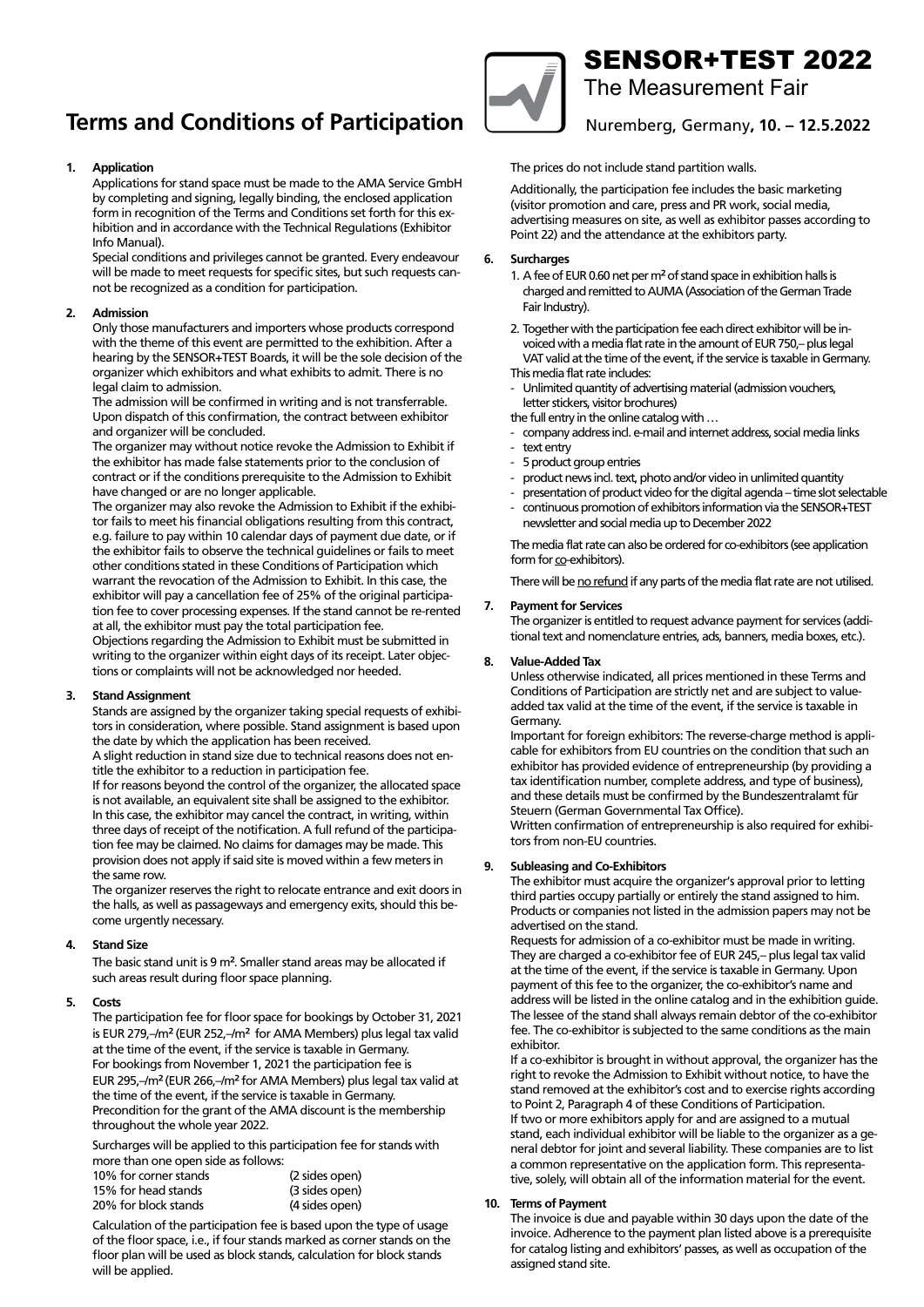## **Terms and Conditions of Participation Terms and Conditions of Participation**

## (Continued) (Continued)

All payments are to be submitted in full without deductions of any fee. The co-exhibitor is subjected to the same conditions as the main conditions as the main conditions as the main conditions as the main conditions as the main conditions as the main conditions as the main conditions as

*Default of Payment* 

The organizer reserves the right to charge default interest on delayed payments. The Admission to revoke the Admission to the Admission to the Admission to have the Admission to have payments.

The organizer has the right to revoke the Admission to Exhibit and/or to withdraw from these Conditions of Participation if the exhibitor is in arrears with his financial obligations and if these obligations have not been met after a payment respite of 10 days. Furthermore, the organizer may claim damages in such a case according to Point 2, Paragraph 4 of these Conditions of Participation.

#### tive, solely, will obtain a little information material for the information material for the event. **11. Cancellation**

**10. Terms of Payment** mission to Exhibit, the exhibitor may only withdraw from the rental mation to manife, are diameter may any manufer nomines contract with the express written consent of the organizer. This also applies to a partial withdrawal from the exhibition, e.g. by a reduction of the stand area. A possible consent is entirely at the discretion of the organizer and will only be granted in exceptional cases. Upon receipt of the declaration of withdrawal... Upon submission of the binding application or upon issue of the Ad-

... on or before 31.01.2022: submit the interest of the interest.<br>cancellation free of charge  $2.$  The balance of this involvement by submitted by submitted by submitted by submitted by submitted by  $\frac{1}{2}$ 

… as of 01.02.2022: 100% of the entire participation fee payable

All cancellations must be made in writing and are legitimate only after the organizer's written acceptance.

Should a co-exhibitor fail to participate, the co-exhibitor's fee shall be payable in full as of 01.02.2022.

Upon institution of bankruptcy or settlement proceedings on the assets of the exhibitor, the organizer observes the right to cancel the contract without further notice. The exhibitor is obliged to notify the *Default of Payment*  organizer of these proceedings immediately. Conditions outlined under Article 2 apply.

## 12. Special Provisos

should unforeseen events that are beyond the control of the organizer make it impossible to run the event as scheduled, the organizer is entitled to postpone partially or entirely, to curtail, to close or to cancel the event. Has the event to be cancelled before it opens, paid participation fees except the obligatory media flat rate will be refunded.

If the event has to be closed due to force majeure or governmental **11. Cancellation** order during its term, the entire participation fee as well as all costs incurred by the exhibitor must be paid. The exhibitor is not entitled to claim any damages nor may he cancel his contract in such cases.

#### applies to a partial withdrawal from the exhibition, e.g. by a reduc-**13. Exhibits**

Only those products listed in the nomenclature, i.e. approved by the organizer may be exhibited. The organizer reserves the right to remove products which do not bear this approval at the cost of the exhibitor. Tools used for demonstrations, such as burners (e.g. welding torches), induction and radiation heating devices, infrared radiators, lasers and at all times. Transparent protective covers are permitted. Exhibits admitted to the exhibition may not be removed from the similar equipment must be kept out of reach of unauthorized persons stand during the entire exhibition period.

#### 14. Operation of Exhibition Stands

opening hours of the event. The stand must be adequately staffed and open to visitors during the

Exhibitors, co-exhibitors and their staff have no right of access to the respective stand exhibitors. other stands outside of official opening hours, unless authorized by

#### Should an exhibitor cancel the space assigned to him and should it be **15. Technical Services**

The organizer will be responsible for the general lighting, heating and cooling systems. The entire participation fee will be charged to the charged to the charged to the charged to the charged to the charged to the charged to the charged to the charged to the charged to the charged to the

The installation costs of water, electricity, gas and air pressure supply for the individual stands, as well as the water and power consumption and all other services will be invoiced separately to the direct he has the right to allocate such a stand or stand area to another exhibitors.

All installations are to be performed by contractors named by the organizer, solely. Installation work inside the assigned stand may be performed by an outside contractor who must be named upon the



## SENSOR+TEST 2022

The Measurement Fair The Measurement Fair

Nürnberg, Germany, **26. – 28.6.2018** Nuremberg, Germany**, 10. – 12.5.2022**

organizer's request. The exhibitor will be liable for damages caused by this installation. The organizer is not liable for damage caused by installation work. The exhibitor will be liable for all damages resulting from unauthorized connections, devices and machines. These may be removed at the cost of the respective exhibitor (main lessee of the  $\sigma$ ganizer of these proceedings immediately.  $\sigma$ stand).

The organizer is not liable for any losses or damages resulting from power supply faults or electrical interference.

## **12. Special Provisions 16. Stand Design**

- Imm - Iss<sub>a</sub>.<br>To ensure a good overall impression, a standard scheme for stand zer make it impossible to run the event as originally planned, the or-build-up and design has been devised by the organizer. The specificaganizer is entitled to postpone partially or entirely, to cancel, to ex-tions are contained in the Technical Regulations which are binding tens are contained in the rechnical hogeiations militarial surfaing for exhibitors and stand contractors, and which are an integral part<br>of the contract of the contract.

of are conclede.<br>The stand construction work undertaken by the exhibitor shall be me stand constraction work ander taken by the samples shall be conform to the statutory requirements and with the regulations laid down by the local authorities.

**13. Exhibits** Equipment, appearance and design of the stands as well as the assem-Only those products listed in the nomenclature, i.e. approved by the or-bly are up to the exhibitors.

ary are a<sub>ll</sub>e to are charactere.<br>The maximum permissible stand height at all stand boundaries is 3.50 metres. A greater stand height must be co-ordinated with and apprometres. Ty greater stand neight mast be to brainated with this approved by the organizer. To this end, a drawing of the stand must be induction and radiation heating devices, infrared radiators, lasers and submitted to the organizer no later than March 4, 2022.

Excess of the permitted stand height or of the allocated floor space is excess of the permitted stand height of or the allocated hoor space.<br>not permitted. This also applies to parts of the stand (such as towers, not permitted. This disc applies to parts of the stand (secres cover<br>cubic devices, spotlights, etc.) and to exhibits or parts of exhibits. In case of infringement, the organizer is entitled to have the stand **14. Operation of Exhibition Stands** dismantled at the cost of the exhibitor.

Stand partition walls higher than 2.50 m must be decorated neutrally Stand partition walls higher than 2.50 m must be decorated neutrally<br>on the back side if they are visible from the neighbouring stand, and no cables must be in full view.

Solid roof/ceiling sections are not permitted for fire hazard reasons. Exhibits must be displayed at the stand during the entire time the event is open for visitors.

**15. Technical Services** *Own stand construction*

Exhibitors who wish to construct their own stand are required to submit the site plan, contractor's name and address to the organizer for approval. This information must be submitted by March 4, 2022 for approval. Stands, as well as the water and power consumption  $\mathcal{L}$ 

## **17.** Power consumption

. Show substription.<br>The power consumption is charged at a flat rate of EUR 5,10/m² stand  $\frac{1}{2}$  are to be performed by contractors of the performed by the performed by the performance of  $\frac{1}{2}$  and  $\frac{1}{2}$  are the performed by the performed by the performed by the performed by the performance of  $\frac{1$ area booked. The charges will be included in the final invoice.

### **18.** Water connections

A water connection can only be provided if a water supply facility is located within the rented area. The water supply facilities are shafts accessed through the hall floor. Fresh and waste water hoses are connected here to run along the floor to the desired positions connected here to run along the floor to the desired positions.<br>.

#### 19. Cleaning

The organizer is responsible for the cleaning of the halls and hallways. The exhibitor is responsible for the cleaning of his stand. Unless he has **16. Stand Design** signated by the organizer may be hired to perform the cleaning. the stand cleaned by his own staff, only maintenance companies de-

To ensure a good overall impression, a standard scheme for stand Cleaning must be accomplished daily prior to opening hours.

#### $\frac{1}{2}$ **20. Security**

**The organizer is responsible for the general security arrangements of The organizer is responsible for the general part**  $\sigma$ of the contract. the exhibition grounds and halls. Patrolling will start on the first day are stand assembly and will end with the last day of stand dismantling. conform to the statutory requirements and with the regulations laid The responsibility for the general security by the organizer does not me responsionity to the gene affect its exemption from liability for damage to property and perso-<br>nel iniums nal injury.

namigary.<br>The organizer is not liable for any loss or damage. The exhibitor is not habit for any loss of damage.<br>The exhibitor is responsible for the guarding of his stand at all times, metres. A greater is responsible for the guarding of his stand at an ames, to include assembly and dismantling phases. Stand guarding may be ved by the organizer. To this end, a drawing of the stand must be assigned to a guarding company specified by the organizer. assigned to a gadiantly company specified by the organizer.<br>It is herewith expressly stated that there is an increased risk of loss or Excess of the permitted stand height or of the allocated floor space is damage to exhibition wares during stand assembly and dismantling not permitted. This also also applied to part to part of the standard (such as towers, and the standard (such <br>In the season contribution of the standard (such as to be definition of the standard standard land) phases. Easily portable and valuable exhibition wares should be<br>ladied we assemink locked up overnight.

### **21. Promotional Activities**

Publicity shall be confined to exhibition related products and shall not